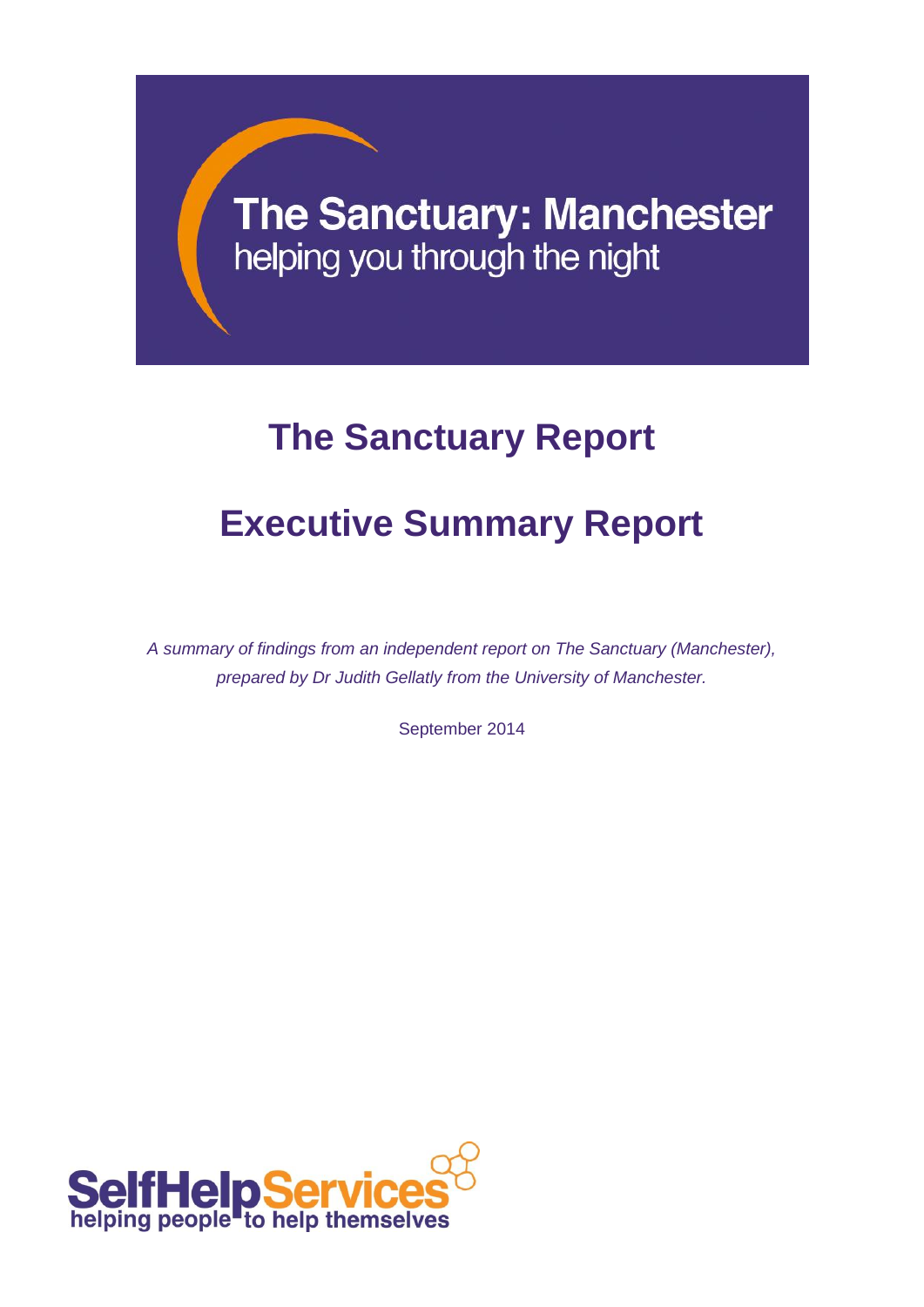## **About The Sanctuary**

The Sanctuary (Manchester), is open all night, every night and offers a place of safety and support for people experiencing a crisis, anxiety, panic attacks, depression and / or suicidal thoughts. Manchester residents, or those registered with a GP in Manchester, can access the service by first calling The Sanctuary on 0161 637 0808. Following a conversation with trained Sanctuary staff, people are then either be offered telephone support or they will be invited to come to The Sanctuary venue for continued support.

The Sanctuary was set up and is operated by the mental health charity Self Help Services (no. 1122063) and it opened in September 2014.

This is a summary of findings from an independent report on The Sanctuary (Manchester), prepared by Dr Judith Gellatly from the University of Manchester. It covers data collected between 9<sup>th</sup> September 2013 and 31<sup>st</sup> July 2014. The full report will be available on the Self Help Services' website from Monday 15<sup>th</sup> September 2014.



For more information about The Sanctuary please contact Self Help Services on 0161 226 3871, email [admin@selfhelpservices.org.uk](mailto:admin@selfhelpservices.org.uk) or visit: [www.sanctuarymanchester.org.uk](http://www.sanctuarymanchester.org.uk/)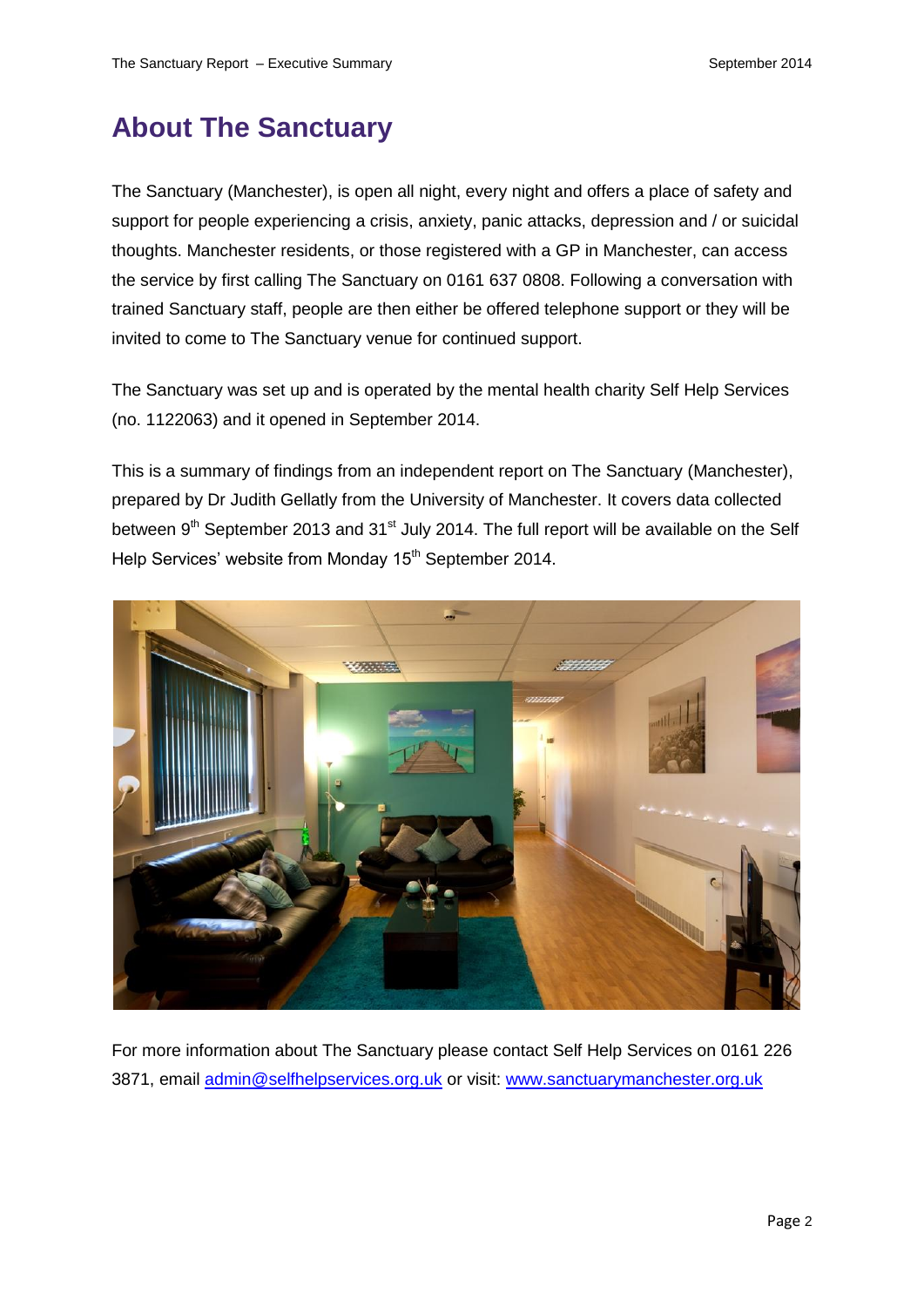#### **Who uses The Sanctuary?**

From 10<sup>th</sup> Sept 2013 to 30<sup>th</sup> May 2014, 292 individuals were supported by The Sanctuary.

The Sanctuary attracted clients from age 18 to 71. Individuals aged less than 30 most frequently attended, with those in the older aged categories (60-69 and 70-79) less frequently attending. The majority of clients were under 40 years of age (53.4%).

The Sanctuary has attracted clients from a variety of locations. The vast majority of the clients indicated that they reside in locations within the Manchester Metropolitan Borough (192, **90.1%).** A small number of clients indicated that they reside a location outside Manchester in locations including Salford and Stockport.

**75%** of clients came to The Sanctuary with a common mental health problem, the target group originally envisaged that The Sanctuary would support.

The majority of clients who made contact with The Sanctuary were experiencing anxiety and depression. Most of the clients were experiencing both anxiety and depression (**35.9%)** with additional clients experiencing either depression or anxiety (**26%** and **6.9%** respectively). Less than 10% of clients reported they were experiencing severe and enduring mental health problems.

One of the aims of The Sanctuary is to help people who have had mental health conditions for a longer period find the right support to help them recover, and to offer new support for on-going problems. The majority of the clients had been experiencing mental health problems for up to 5 years (**61%**), with **15.5%** having had experienced them for over 20 years.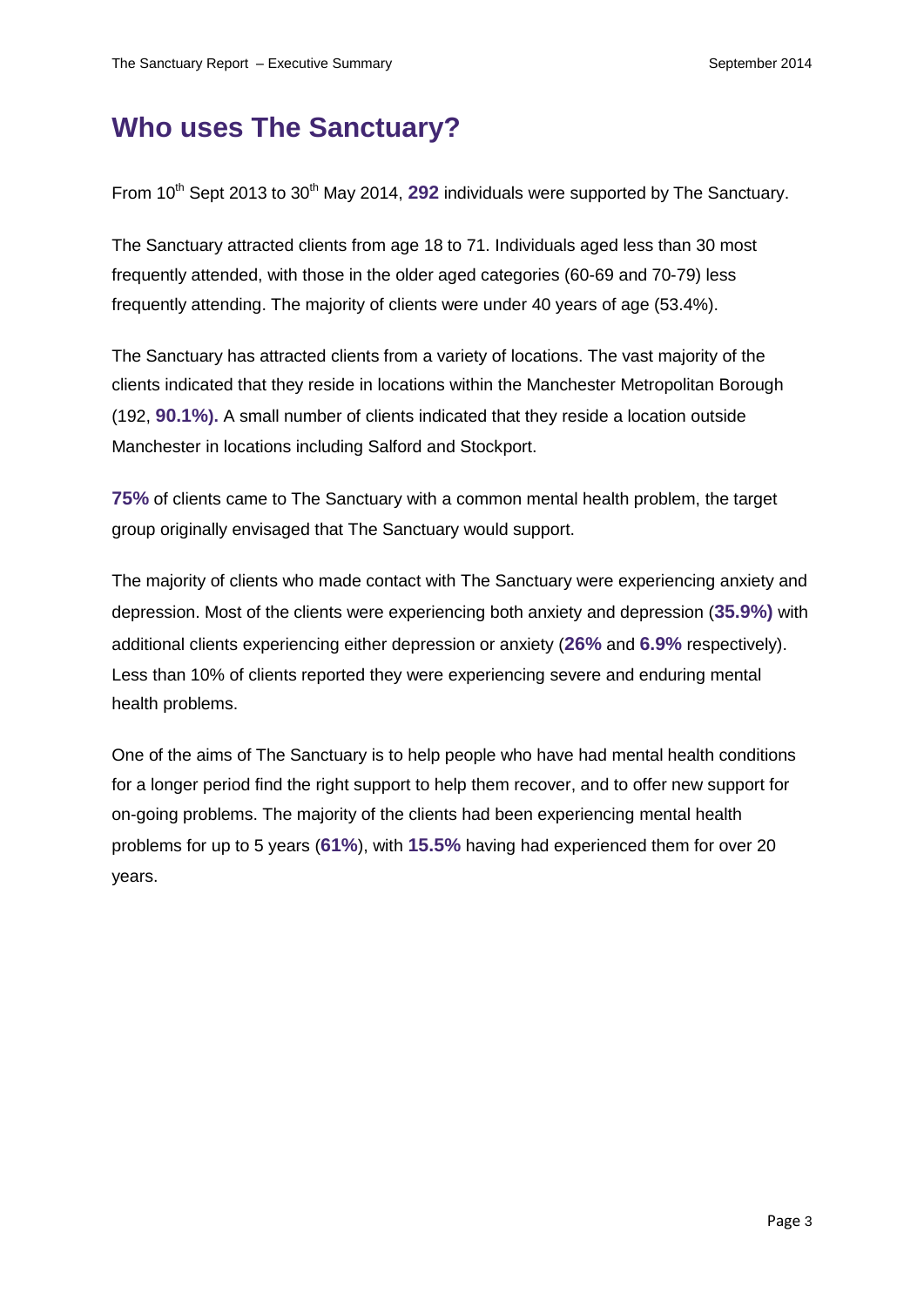## **Why did people access The Sanctuary?**

In addition to the current mental health problem being experienced, clients also provided information on the main reason(s) that they were referred/self-referred. A number of reasons were provided as the purpose for contacting The Sanctuary, with many clients providing more than one reason. Reasons were categorised to aid the reporting. Clients were given the option of nine categories with the opportunity to provide other reasons if they did not feel that the categories provided were applicable.

| Referral Reason <sup>1</sup>            | <b>No. of Clients</b> | Percentage |
|-----------------------------------------|-----------------------|------------|
| Abuse issues                            | 12                    | 4.9%       |
| <b>Adjustment to Life Events</b>        | 40                    | 16.4%      |
| Anger Management                        | $\overline{2}$        | 0.8%       |
| Bereavement/Loss                        | 3                     | 1.2%       |
| Domestic Violence/Abuse                 | 9                     | 3.7%       |
| <b>Health Problems</b>                  | 14                    | 5.7%       |
| Refugee/Asylum/Visa issues              | 1                     | 0.4%       |
| <b>Relationship and Family Problems</b> | 21                    | 8.6%       |
| <b>Work Related Issues</b>              | 6                     | 2.5%       |
| Other                                   | 136                   | 55.7%      |

Referral reasons provided based on presented categories:

*1 information available for 244 clients*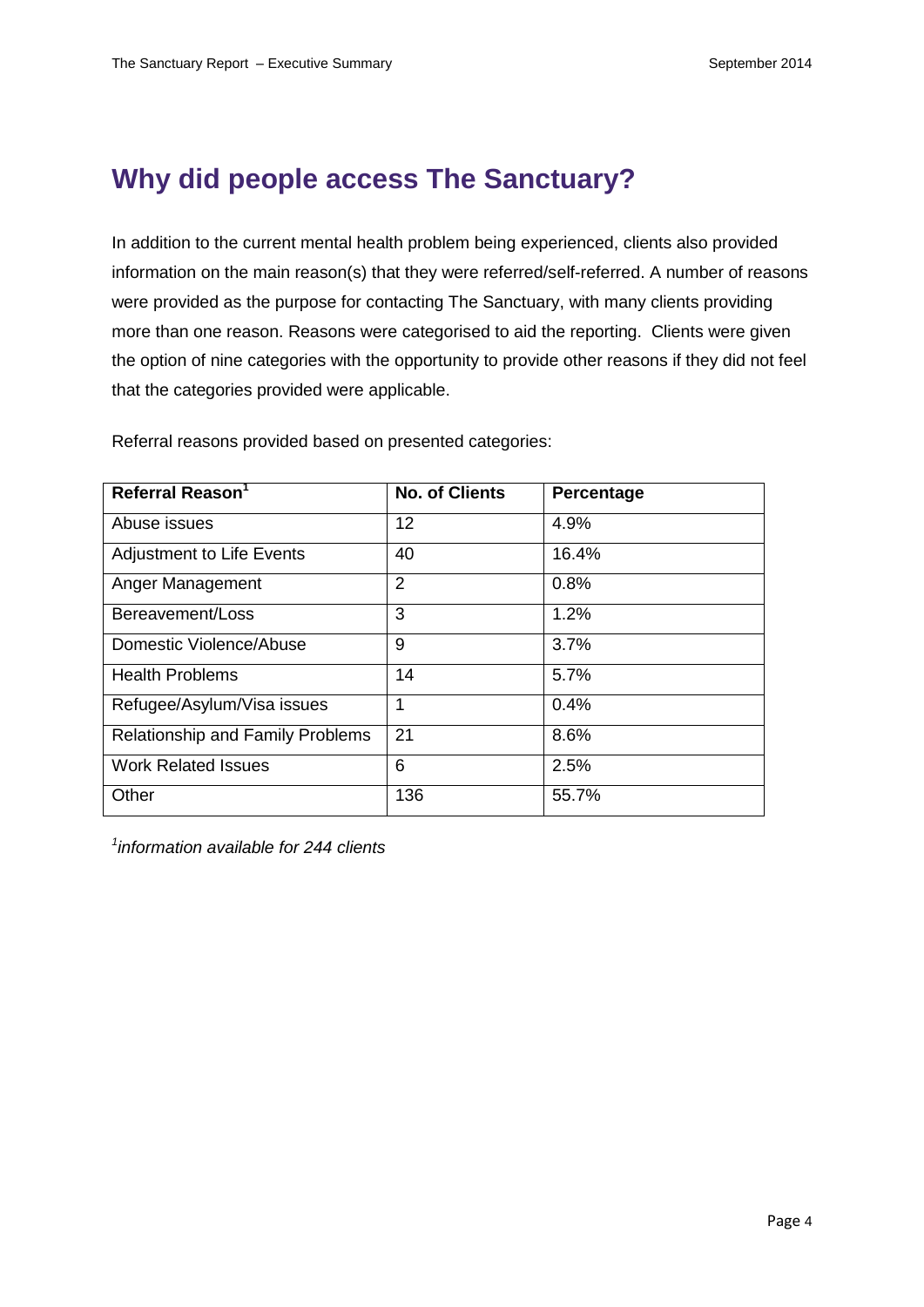The majority of clients did not identify with the categories presented (55.7%). Data related to the 'other' problems that clients were experiencing is presented below:

| Referral Reason Category <sup>1</sup> | <b>Frequency</b> | <b>Percentage</b> |
|---------------------------------------|------------------|-------------------|
| Common MH problems/symptoms           | 76               | 33%               |
| Suicide/self-harm                     | 45               | 19.6%             |
| SMI problems/symptoms                 | 25               | 10.9%             |
| Alcohol/drug problems                 | 17               | 7.4%              |
| Social issues                         | 17               | 7.4%              |
| Personal wellbeing                    | 13               | 5.7%              |
| Other medical conditions              | 10               | 4.3%              |
| Neurological conditions               | 9                | 3.9%              |
| <b>Traumatic events</b>               | 8                | 3.5%              |
| Non-specified MH problems             | 4                | 1.7%              |
| Wanted a place to stay                | 3                | 1.3%              |
| Risk of harm to others                | 1                | 0.4%              |
| <b>Miscellaneous</b>                  | $\overline{2}$   | 0.9%              |

<sup>1</sup> data available for 154 clients. NB some clients indicated more than one reason, explaining *why the numbers for Disability category do not add up to 154.*

Clients provided a variety of responses relating to mental and physical health, risk, personal wellbeing and social issues. The most frequently reported reason related to common mental health problems (e.g. anxiety, depression and phobias), suicide and self-harm was additionally reported relatively frequently. Although reported less often, serious mental health problems (bipolar disorder, schizophrenia, personality disorder) and associated symptoms were reported as the referral reason in just over a tenth of those who responded.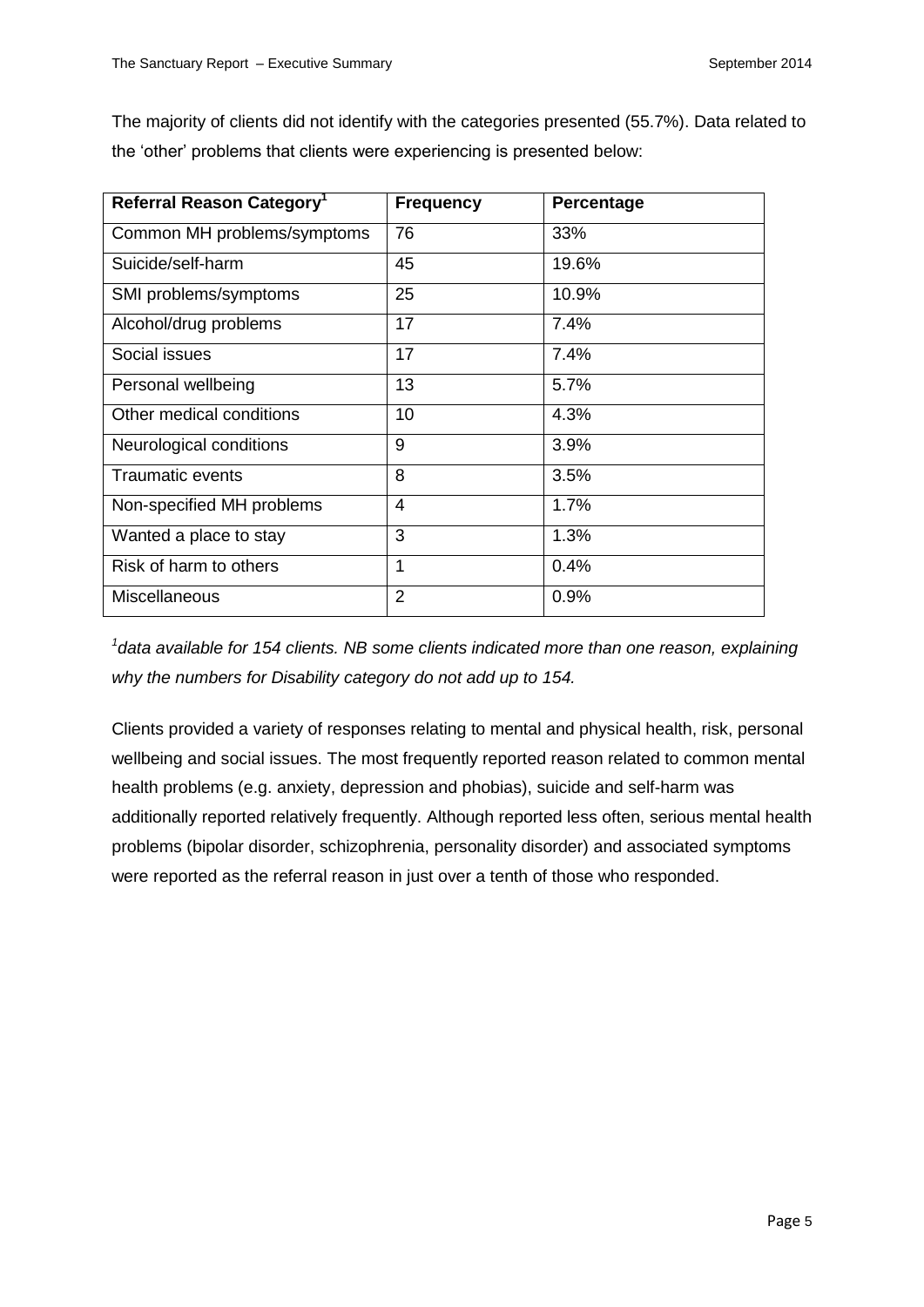## **How did people use The Sanctuary?**

On average, clients contacted the Sanctuary on **4** separate occasions for either phone support or to attend the venue.

Stays at The Sanctuary lasted an average of just under **3** hours, with support calls lasted an average of **26** minutes.

Busiest times for people contacting the service were between 8pm and 1am, after which time the contacts gradually lessened through until morning. There was no significant pattern to the use of the Sanctuary across the week, with a consistent level of contact each night. Interestingly, Saturdays were slightly less busy than other nights, contrary to initial expectations.

### **Where had clients heard about the Sanctuary?**

Clients found out about The Sanctuary from a wide range of sources, the internet being the most frequent source of information, followed by Greater Manchester Police and NHS statutory Mental Health Crisis Teams.

Other sources of information included third sector organisations, family and friends, other health services and GPs.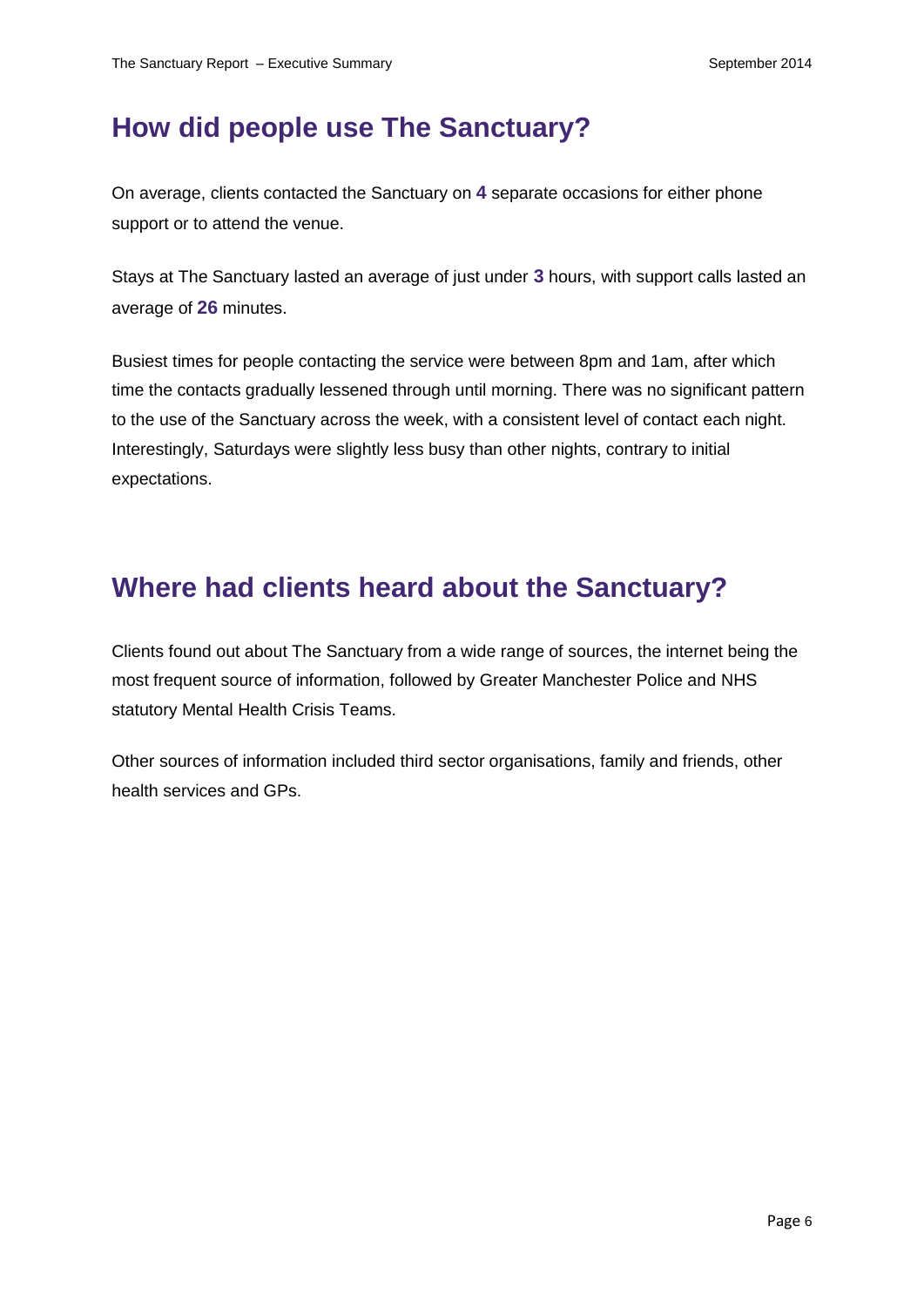#### **What difference did The Sanctuary make?**

It is clear that there is a need for The Sanctuary and services like this. Our findings show that The Sanctuary is not only saving money from the public purse and helping alleviate the pressure on already over-stretched public services, like A & E departments, but it's also saving lives.

**30.5%** of clients thought they would have presented at A & E had The Sanctuary not existed. A further **13%** would have called emergency services (or did do, and were brought to The Sanctuary by police or ambulance services). **6.7%** say that they would have selfharmed or attempted suicide.

Clients, using a self-reported distress scale, indicated that the distress they were feeling when they contacted The Sanctuary had dropped by **47%** after they had received face to face Sanctuary support. Distress levels across all support sessions (phone and venue) reduced by an average of **37%.**

A few clients were in need of more frequent and longer term support. They reported, on average, that their distress had dropped from **6.75/10** the first time they contacted The Sanctuary, to **1.25/10** after their period of support.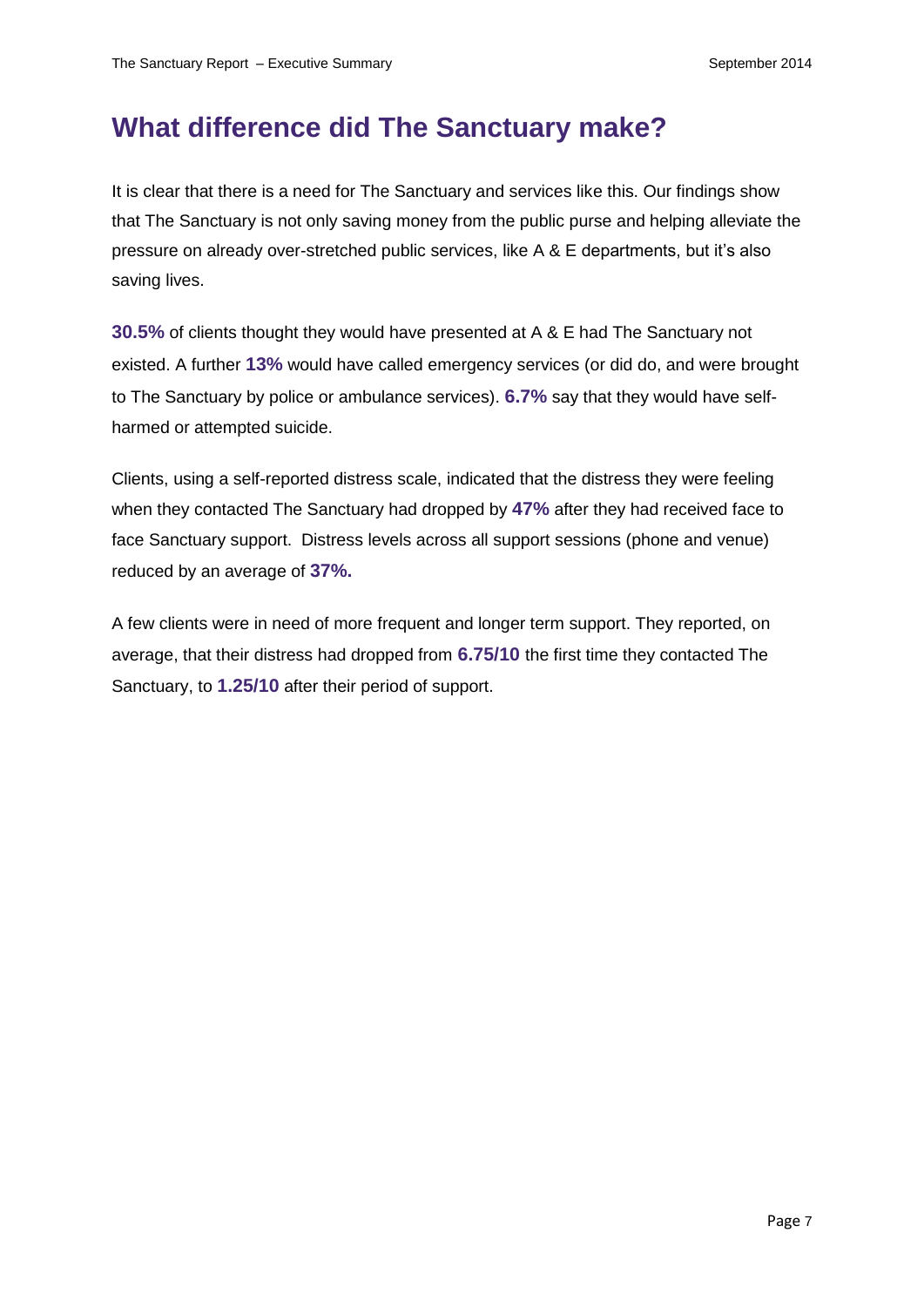#### **What did clients say about The Sanctuary?**

As part of Manchester University's independent evaluation of The Sanctuary, 9 in-depth interviews were carried out with Sanctuary clients. The extracts below summarise the key issues and themes arising from these interviews:

 Clients described The Sanctuary as a 'unique' and needed service, one that differed considerably from NHS service experiences:

*'There's a need for one in every town, that's how I feel…I mean they know what they're doing these guys, they know exactly what they're doing, and it's nice when you're confident because they've got every single angle covered that they should have covered …I think it is a truly amazing place and I hope it really catches on and grows…'* 

 Others talked about the service as being 'very valuable', 'absolutely fantastic' an 'amazing place' and a 'lifeline' that they didn't 'know what they would have done without'.

 Two clients said that The Sanctuary was their only option and had it not been available they would have likely committed suicide, stating that without The Sanctuary 'I'd have killed myself' and 'I don't think I'd be here' .

 The Sanctuary provides an alternative to, and fills a gap in, current mental health services.

*"I don't want to go to the hospital. When you're in that state I don't want to sit in that place…I'd had so much of hospitals and everything, I didn't want to go to the hospital."*

 Other clients reflected on their preferences and needs when asked about their expectations, detailing that they were unsure what to expect but knew that they 'wanted to talk to people', 'needed someone to talk to', and 'needed someone to get me through' .

 One of the important things that The Sanctuary can offer is immediate face to face support. It was clear from the findings that while still effective, the telephone support was felt by some clients to be 'nowhere near as effective as seeing someone face-to-face'.